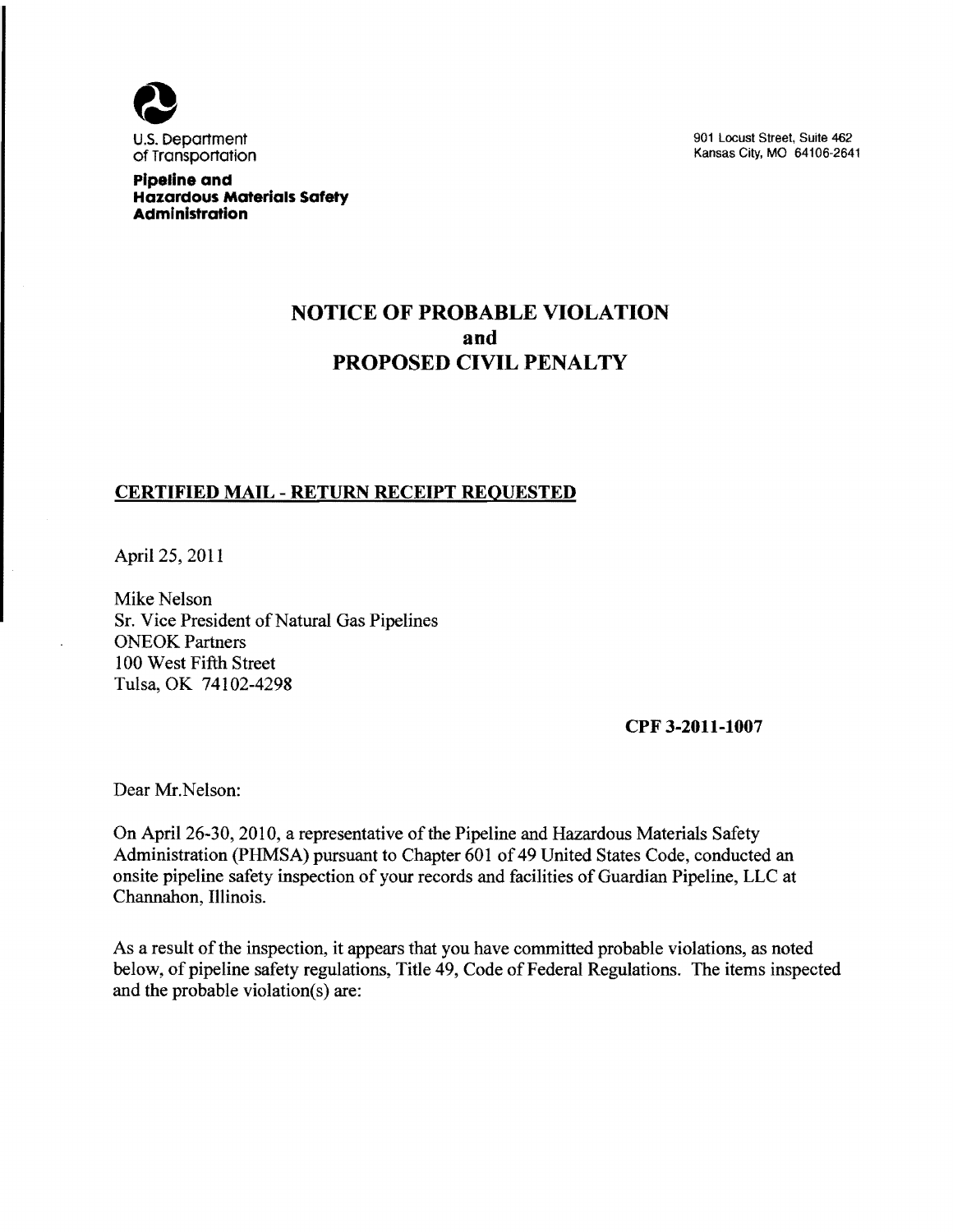I. §192.709 (c) Transmission lines: Record keeping.

A record of each patrol, survey, inspection, and test required by subparts L and M of this part must be retained for at least 5 years or until the next patrol, survey, inspection, or test is complete, whichever is longer.

§192.625 Odorization of gas.

§192.625(f) Each operator shall conduct periodic sampling of combustible gases to assure the proper concentration of odorant.

Guardian was unable to produce annual inspection records for the inspection and testing of the domestic odorizer at the Channahon, IL compressor station for the calendar years 2007, 2008, and 2009.

Guardian's operating procedure,  $OKSop3.080.402 - "Odorization of Gas", specifies$ that odorizers be sampled and tested once each calendar year. A record of the inspection and testing is required per the requirements of §192.709 (c).

### 2. §192.709 (c) Transmission lines: Record keeping.

A record of each patrol, survey, inspection, and test required by subparts L and M of this part must be retained for at least 5 years or until the next patrol, survey, inspection, or test is complete, whichever is longer.

§192.731 Compressor stations: Inspection and testing ofrelief devices.

§192.731 (c) Each remote control shutdown device must be inspected and tested at intervals not exceeding 15 months, but at least once each calendar year, to determine that it functions properly.

Guardian could not produce required records for the annual inspection and testing of the discharge pressure transmitter located at the Channahon, IL compressor station for the calendar years 2007, 2008, and 2009.

Guardian's operating procedure, OKSops3.030.301 – "Remote Control Shutdown" Devices, Inspection, Maintenance, and Calibration", specifies annual testing and calibration of station shutdown instrumentation and devices. At the Channahon, IL compressor station the discharge pressure transmitter serves as the primary shut down device that requires a record of such testing and calibration per  $\S 192.709(c)$ .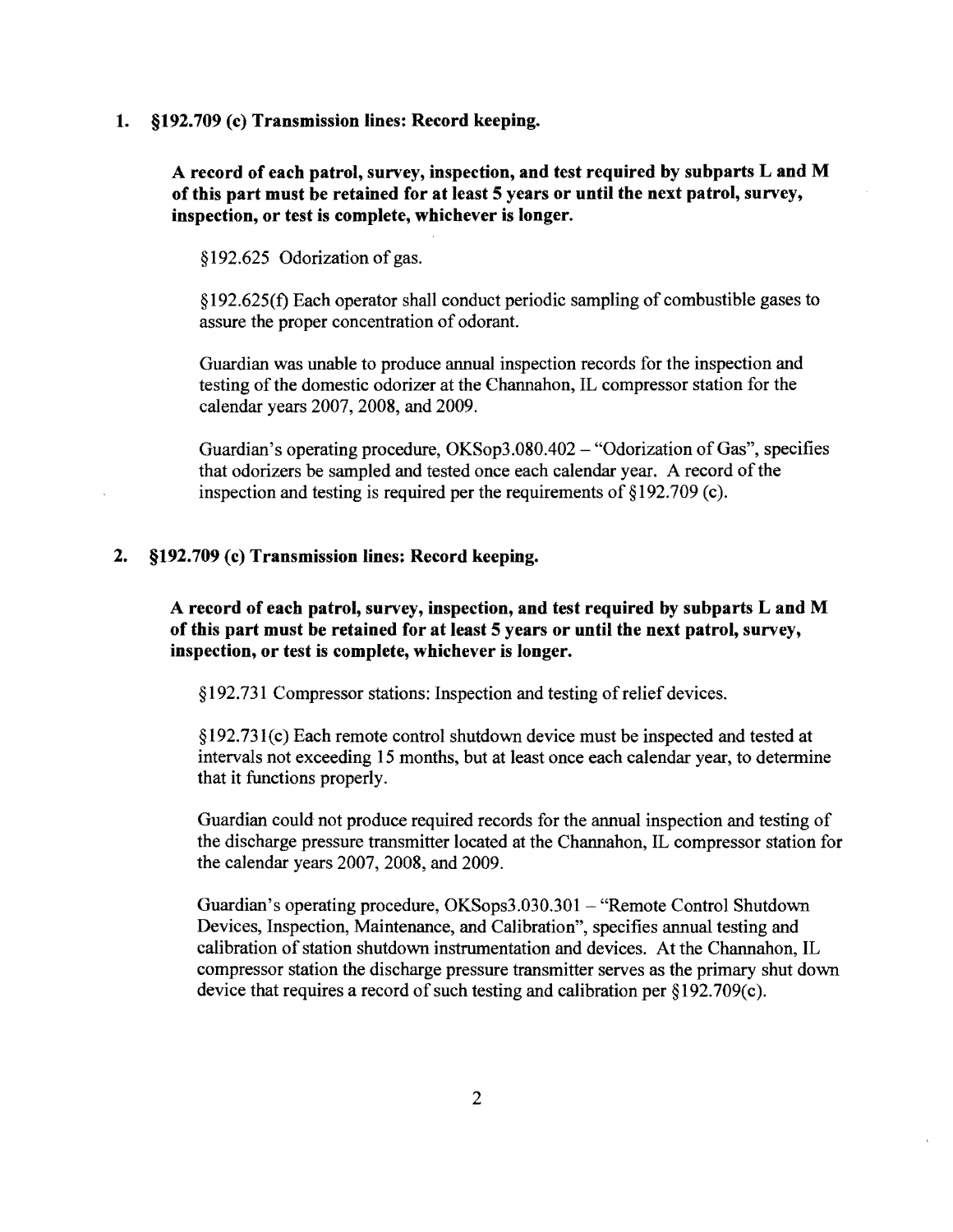#### Proposed Civil Penalty

Under 49 United States Code, § 60122, you are subject to a civil penalty not to exceed \$100,000 for each violation for each day the violation persists up to a maximum of\$I,OOO,OOO for any related series of violations. The Compliance Officer has reviewed the circumstances and supporting documentation involved in the above probable violation(s) and has recommended that you be preliminarily assessed a civil penalty of \$35,200 as follows:

| Item number | <b>PENALTY</b> |
|-------------|----------------|
|             | \$17,600       |
|             | \$17,600       |

### Response to this Notice

Enclosed as part ofthis Notice is a document entitled *Response Options for Pipeline Operators in Compliance Proceedings.* Please refer to this document and note the response options. Be advised that all material you submit in response to this enforcement action is subject to being made publicly available. If you believe that any portion of your responsive material qualifies for confidential treatment under 5 U.S.C. 552(b), along with the complete original document you must provide a second copy of the document with the portions you believe qualify for confidential treatment redacted and an explanation of why you believe the redacted information qualifies for confidential treatment under 5 U.S.c. 552(b). If you do not respond within 30 days of receipt of this Notice, this constitutes a waiver of your right to contest the allegations in this Notice and authorizes the Associate Administrator for Pipeline Safety to find facts as alleged in this Notice without further notice to you and to issue a Final Order.

In your correspondence on this matter, please refer to **CPF 3-2011-1007** and for each document you submit, please provide a copy in electronic format whenever possible.

Sincerely,  $-4.89H$ 

David Barrett Director, Central Region Pipeline and Hazardous Materials Safety Administration

Enclosure: *Response Options for Pipeline Operators in Compliance Proceedings*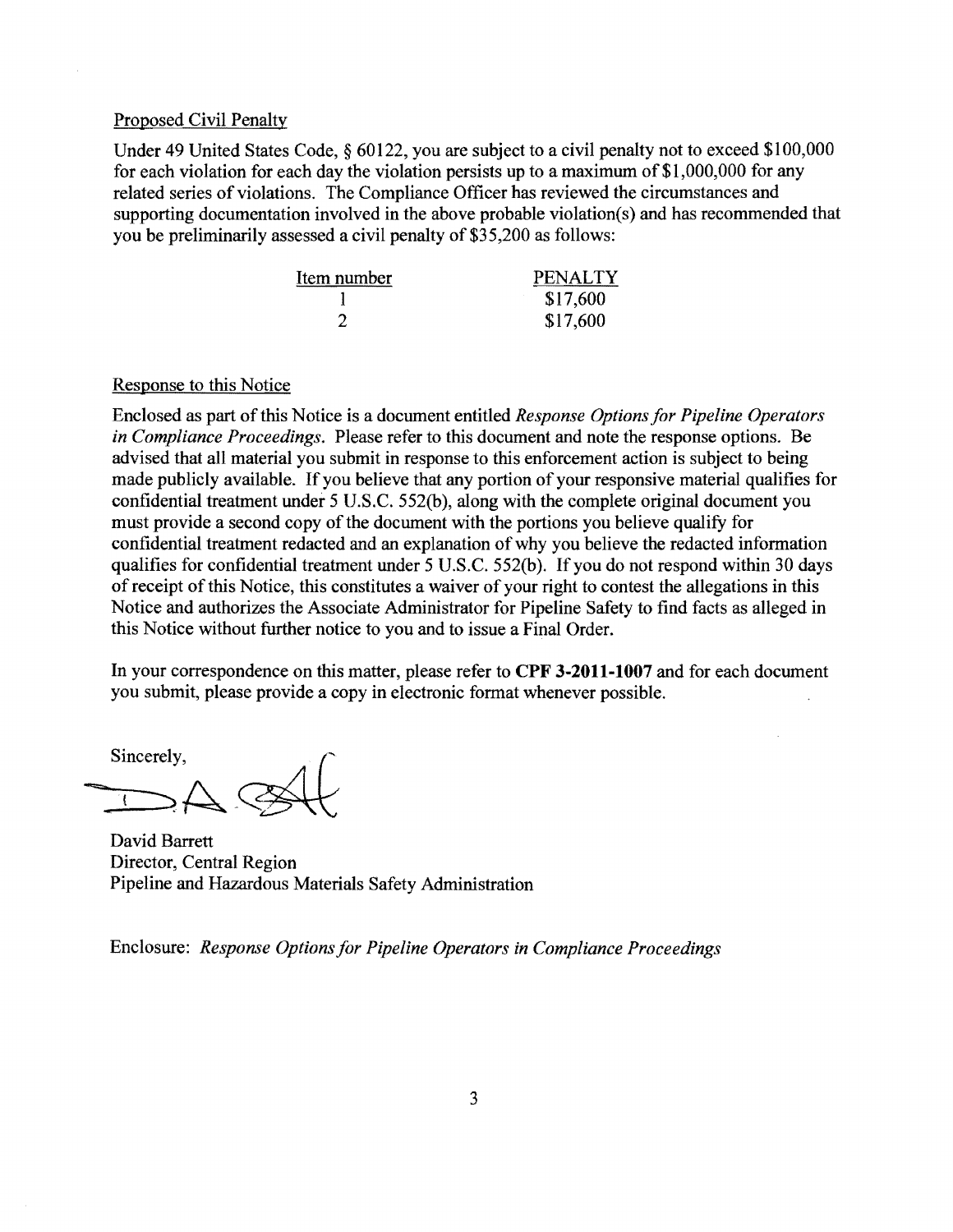# **-Response Options for Pipeline Operators in Compliance Proceedings**

The requirements of 49 C.F.R. Part 190, Subpart B (§§ 190.201-190.237) govern response to Notices issued by a Regional Director, Pipeline and Hazardous Materials Safety Administration (PHMSA).

Be advised that all material submitted by a respondent in response to an enforcement action is subject to being made publicly available. If you believe that any portion of your responsive material qualifies for confidential treatment under 5 U.S.C. 552(b), along with the complete original document you must provide a second copy of the document with the portions you believe qualify for confidential treatment redacted and an explanation of why you believe the redacted information qualifies for confidential treatment under 5 U.S.C. 552(b).

### 1. **Procedures for Responding to a NOTICE OF PROBABLE VIOLATION:**

Within 30 days of receipt of a Notice of Probable Violation, the respondent shall respond to the Regional Birector who issued the Notice in the following way:

### a. When the Notice contains a proposed **CIVIL PENALTY**\* --

- 1. If you are not contesting any violations alleged in the Notice, pay the proposed civil penalty and advise the Regional Director of the payment. This authorizes PHMSA to issue an order making findings of violation and upon confirmation that the payment has been received PHMSA will close the case with prejudice to the respondent. Payment terms are outlined below;
- 2. If you are not contesting any violations alleged in the Notice but wish to submit written explanations, information, or other materials you believe warrant mitigation of the civil penalty, you may submit such materials. This authorizes PHMSA to make findings and to issue a Final Order assessing a penalty amount up to the amount proposed in the Notice. Refer to 49 C.F.R. § 190.225 for assessment considerations, which include the respondent's ability to pay and the effect on the respondent's ability to stay in business, upon which civil penalties are based;
- 3. If you are contesting one or more of the items in the Notice but are not requesting an oral hearing, submit a written response to the allegations and/or seek elimination or mitigation of the proposed civil penalty; or
- 4. Request a hearing as described below to contest the allegations and/or proposed assessment of a civil penalty.

.- -

-----------------.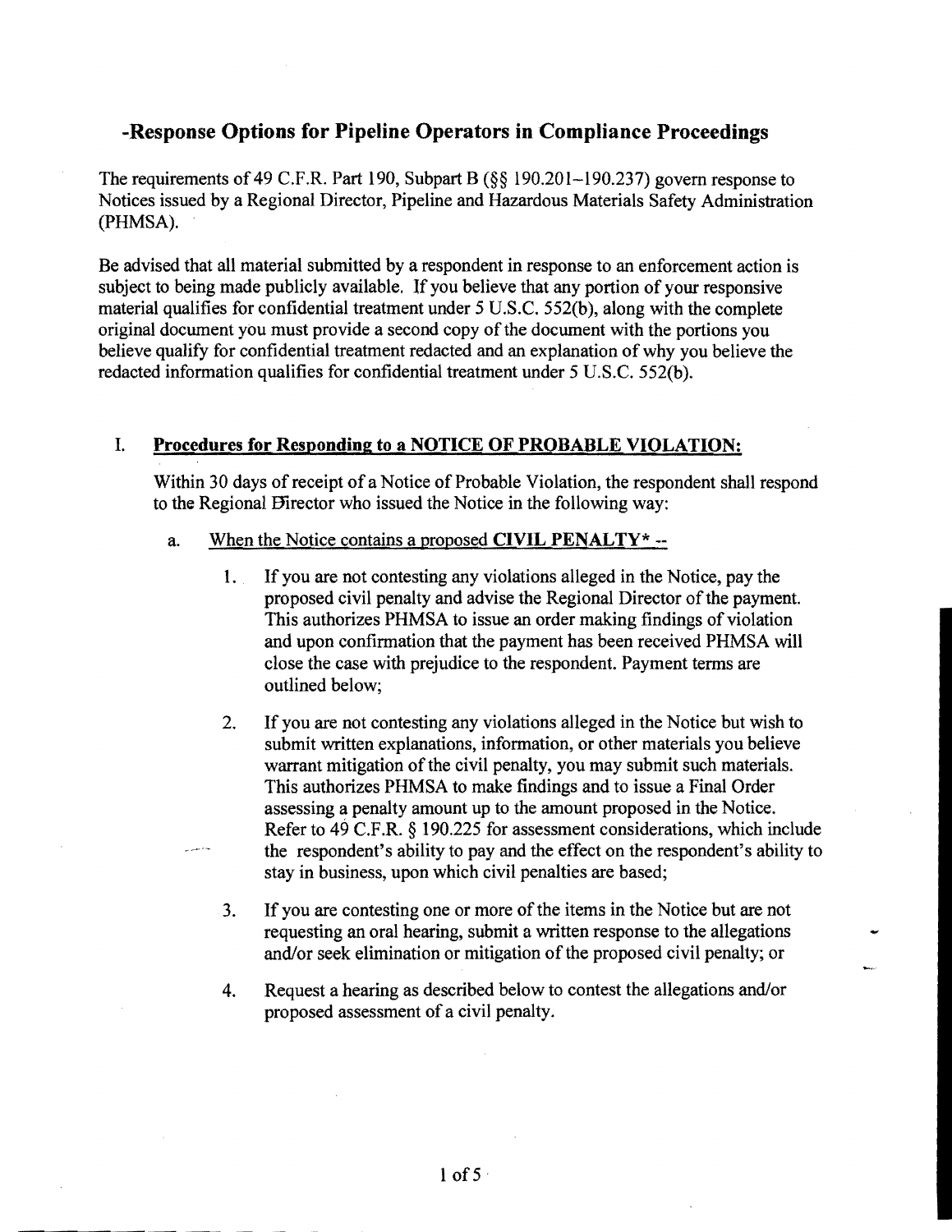### b. When the Notice contains a proposed COMPLIANCE ORDER<sup>\*</sup> --

- 1. If you are not contesting the compliance order, notify the Regional Director that you intend to take the steps in the proposed compliance order;
- 2. If you are not contesting the compliance order but wish to submit written explanations, information, or other materials you believe warrant modification of the proposed compliance order in whole or in part, or you seek clarification of the terms of the proposed compliance order, you may submit such materials. This authorizes PHMSA to make findings and issue a compliance order;
- 3. If you are contesting the proposed compliance order but are not requesting an oral hearing, submit written explanations, information, or other materials in answer to the allegations in the Notice and stating your reasons for objecting to the proposed compliance order items in whole or in part; or
- 4. Request a hearing as described below to contest the allegations and/or proposed compliance order items.

### c. When the Notice contains a WARNING ITEM --

No written response is required. The respondent is warned that if it does not take appropriate action to correct these items, enforcement action will be taken if a subsequent inspection reveals a violation.

\* Failure of the respondent to respond to the Notice within 30 days ofreceipt constitutes a waiver of the right to contest the allegations in the Notice and authorizes the Associate Administrator for Pipeline Safety to find facts as alleged in the Notice without further notice to the respondent and to issue a Final Order.

### II. Procedures for Responding to a NOTICE OF AMENDMENT\*--

Within 30 days of receipt of a Notice of Amendment, the respondent shall respond to the Regional Director who issued the Notice in the following way:

- a. If you are not contesting the Notice, notify the Regional Director of your plans to address the inadequacies identified in the Notice;
- b. If you are not contesting the Notice but wish to submit written explanations, information, or other materials you believe warrant modification of the Notice of Amendment in whole or in part, or you seek clarification of the terms of the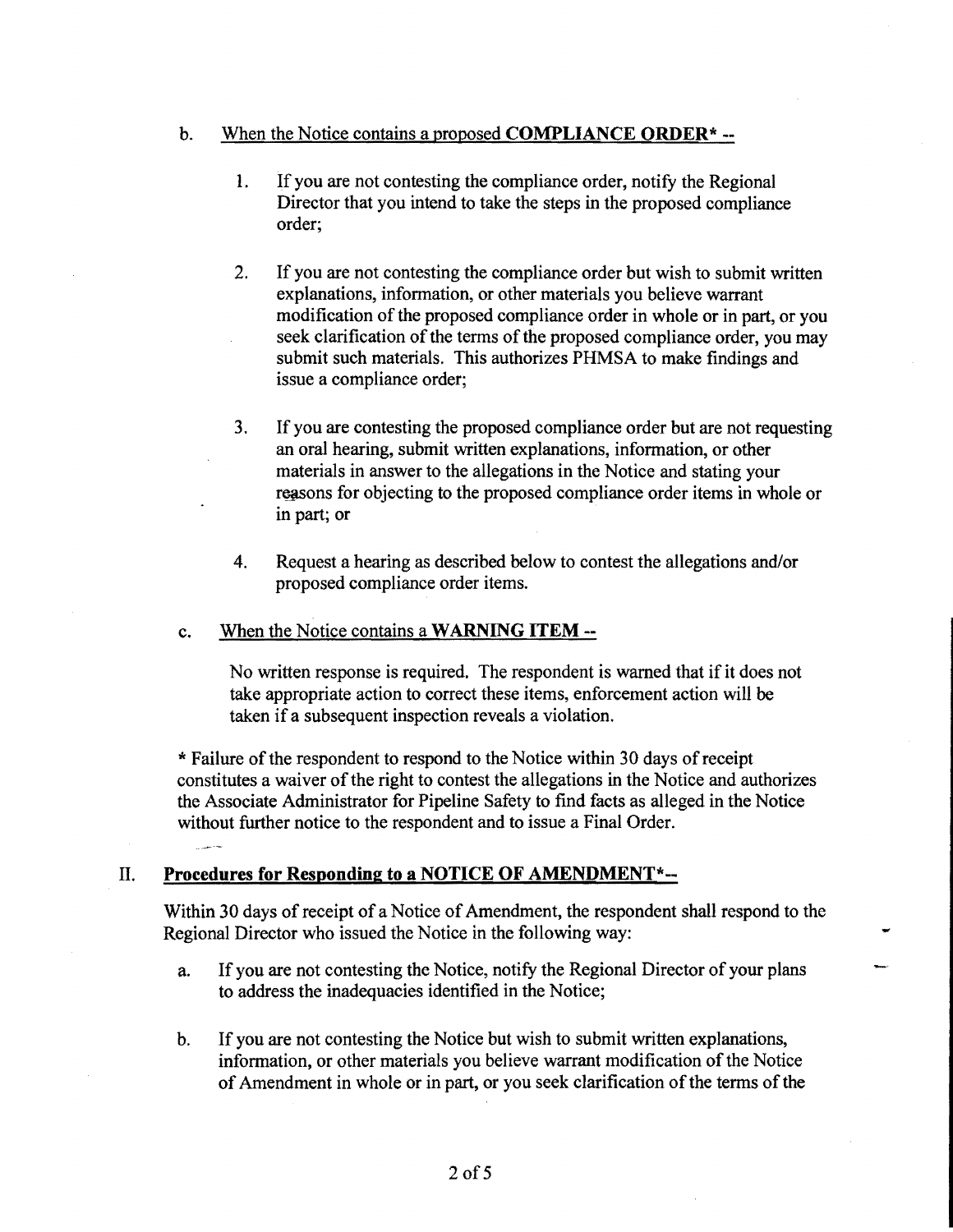Notice of Amendment, you may submit such materials. This authorizes PHMSA to make findings and issue an Order Directing Amendment;

- c. If you are contesting the Notice of Amendment but are not requesting an oral hearing, submit written explanations, information, or other materials in answer to the allegations in the Notice and stating your reasons for objecting to the Notice of Amendment items in whole or in part; or
- d. Request a hearing as described below to contest the allegations in the Notice.

\* Failure of the respondent to respond to the Notice within 30 days of receipt constitutes a waiver of the right to contest the allegations in the Notice and authorizes the Associate Administrator for Pipeline Safety to find facts as alleged in the Notice without further notice to the respondent and to issue a Final Order.

### III. Procedure for Requesting a Hearing

A request for a hearing must be in writing and accompanied by a statement of the issues that the respondent intends to raise at the hearing. The issues may relate to the allegations, new information, or to the proposed compliance order or proposed civil penalty amount. Refer to 49 C.F.R. § 190.225 for assessment considerations upon which civil penalties are based. A respondent's failure to specify an issue may result in waiver ofthe right to raise that issue at the hearing. The respondent's request must also indicate whether or not respondent will be represented by counsel at the hearing. Failure to request a hearing in writing within 30 days of receipt of a Notice waives the right to a hearing. In addition, if the amount of the proposed civil penalty or the proposed corrective action is less than \$10,000, the hearing will be held by telephone, unless the respondent submits a written request for an in~person hearing. Complete hearing procedures can be found at 49 C.F.R. § 190.211.

#### IV. Extensions of Time

An extension of time to prepare an appropriate response to a Notice may be granted, at the agency's discretion, following submittal of a written request to the Regional Director. The request must indicate the amount of time needed and the reasons for the extension. The request must be submitted within 30 days of receipt of the Notice.

#### V. Freedom of Information Act

Any material provided to PHMSA by the respondent, and materials prepared by PHMSA including the Notice and any order issued in this case, may be considered public information and subject to disclosure under the Freedom of Information Act (FOIA). If you believe the information you are providing is security sensitive, privileged, confidential or may cause your company competitive disadvantages, please clearly identify the material and provide justification why the documents, or portions of a document, should not be released under FOIA. If we receive a request for your material, we will notify you ifPHMSA, after reviewing the materials and your provided justification, determines that withholding the materials does not meet any exemption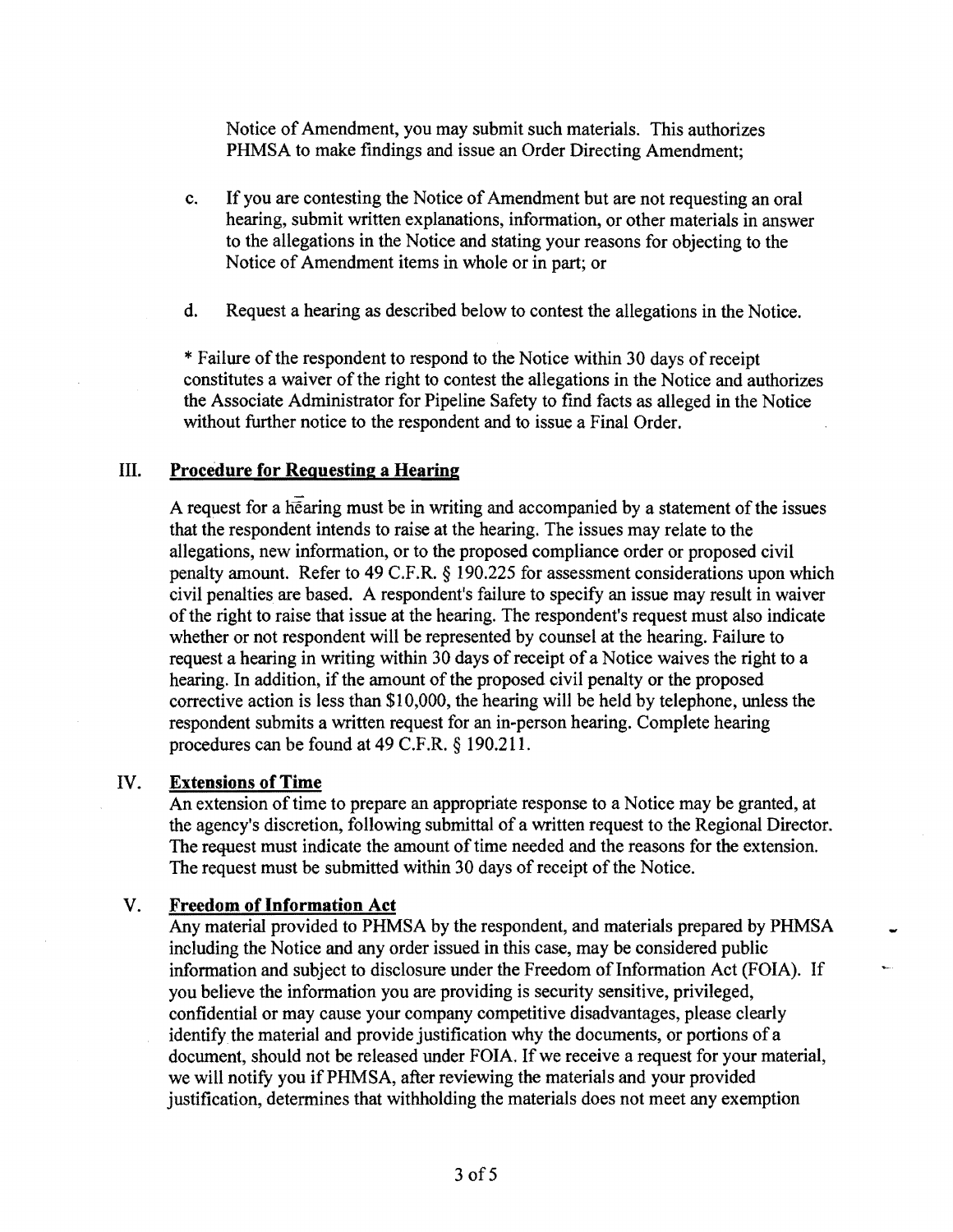provided under the FOIA. You may appeal the agency's decision to release material under the FOIA at that time. Your appeal will stay the release of those materials until a final decision is made.

### VI. Small Business Regulatory Enforcement Fairness Act Information

The Small Business and Agricultural Regulatory Enforcement Ombudsman and 10 Regional Fairness Boards were established to receive comments from small businesses about federal agency enforcement actions. The Ombudsman will annually evaluate the enforcement activities and rate each agency's responsiveness to small business. If you wish to comment on the enforcement actions of the Pipeline and Hazardous Materials Safety Administration, call 1-888-REG-FAIR (1-888-734-3247) or go to http://www.sba.gov/ombudsman/dsp\_faq.html.

### VII. Payment Instructions

#### *Civil Penalty Payments 0/Less Than \$10,000*

Payment of a civil penalty of less than \$10,000 proposed or assessed, under Subpart B of Part 190 of the Pipeline Safety Regulations can be made by certified check, money order or wire transfer. Payment by certified check or money order (containing the CPF Number for this case) should be made payable to the "Department of Transportation" and should be sent to:

Federal Aviation Administration Mike Monroney Aeronautical Center Financial Operations Division (AMZ-341) P.O. Box 269039 Oklahoma City, OK 73125-4915

Wire transfer payments of less than \$10,000 may be made through the Federal Reserve Communications System (Fedwire) to the account of the U.S. Treasury. Detailed instructions are provided below. Questions concerning wire transfer should be directed to the Financial Operations Division at (405) 954-8893, or at the above address.

#### *Civil Penalty Payments of \$10,000 or more*

Payment of a civil penalty of \$10,000 or more proposed or assessed under Subpart B of Part 190 of the Pipeline Safety Regulations must be made wire transfer (49 C.F.R. § 89.21 (b)(3)), through the Federal Reserve Communications System (Fedwire) to the account of the U.S. Treasury. Detailed instructions are provided below. Questions concerning wire transfers should be directed to the Financial Operations Division at (405) 954-8893, or at the above address.